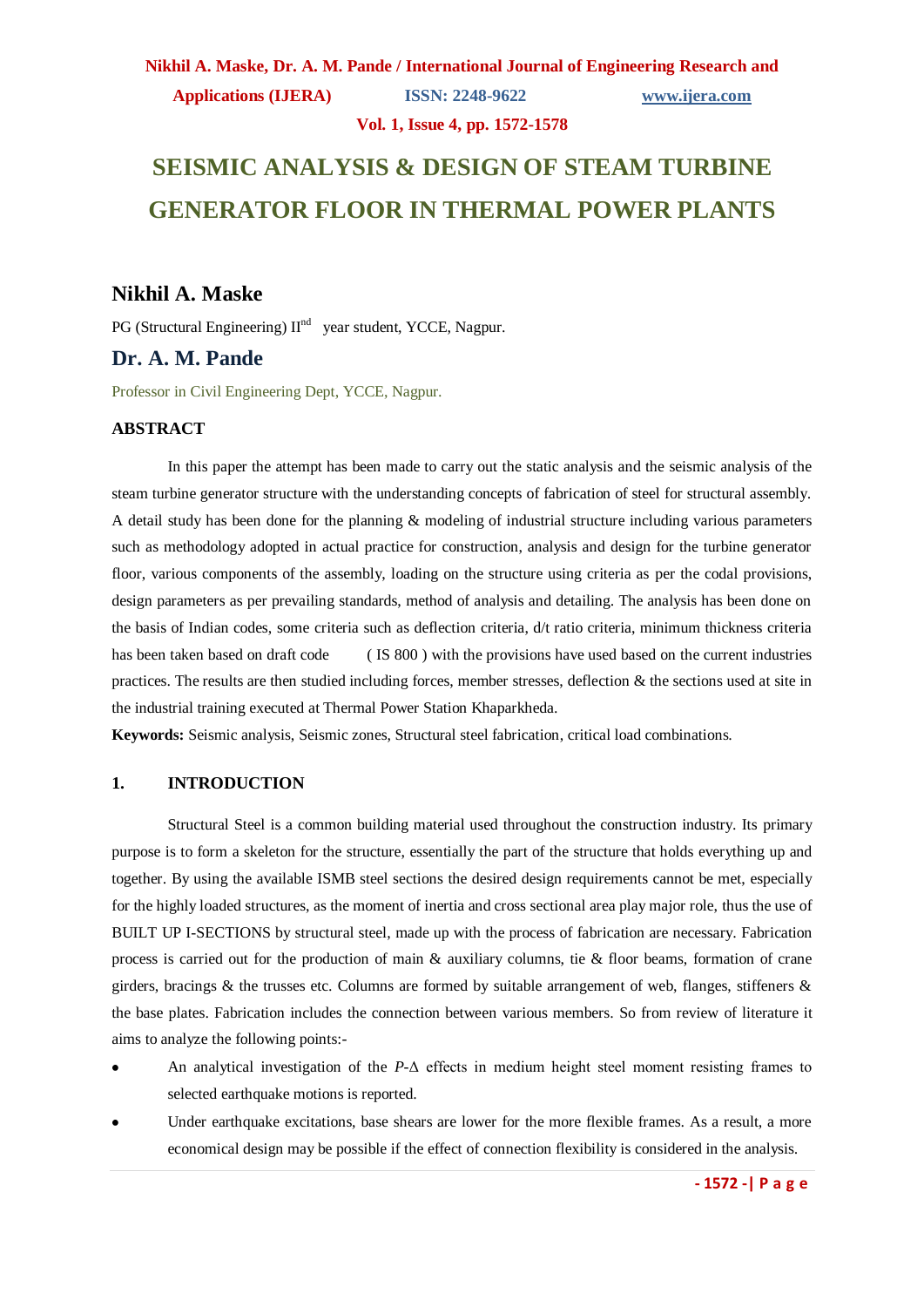## **Nikhil A. Maske, Dr. A. M. Pande / International Journal of Engineering Research and Applications (IJERA) ISSN: 2248-9622 www.ijera.com**

#### **Vol. 1, Issue 4, pp. 1572-1578**

The approach is based on an analytical model that captures the possibility of connection fracture and the subsequent loss of strength and stiffness.

Principal objectives in undertaking this paper are:

- 1. Development of innovative sustainable construction material is needed due to increasing infrastructure needs.
- 2. Relational case study executed in thermal power plant at Khaparkheda.
- 3. Modeling and Analysis of whole assembly is with STAAD.Pro.
- 4. To understand the concepts of seismic analysis and it's all relative combinations for finding the critical values of displacements, stresses and the beam end forces.

#### **2. DETAILS OF THE STRUCTURE:-**

- 1. Type of structure :- Industrial building of steam turbine generator located at thermal power station khaparkheda.
- 2. Total area :- 5523 sq.m
- 3. Turbine area :- 504 sq.m
- 4. Service bay area :- 714 sq.m
- 5. Storey height :- 8.5 m per floor
- 6. Earthquake zone :- II (zone factor 0.10) ; Category :- II ; Class :- A
- 7. Type of soil :- Type II (medium soil)
- 8. Importance factor :- 1.5
- 9. Building frame system :- Steel moment resisting frame design as per SP 6 i.e  $R = 5.0$
- 10. Loads applied on structure :
	- a. Gantry b. Brick load c. Dead load
	- d. Earthquake load e. Roof Pressure
	- e. Live load:- 1. For all floors=  $5KN/m^2$  & 2. For upper roofs=2.5 KN/m<sup>2</sup>

## **3. ROLLED STEEL SECTIONS ARE GIVEN IN TABLE 1 :-**

| 1                           | <b>Beams</b>    | I section          | ISMB 600 with cover plate width as 600mm and the<br>thickness of 24 mm | <b>Steel</b> |
|-----------------------------|-----------------|--------------------|------------------------------------------------------------------------|--------------|
| $\mathcal{D}_{\mathcal{L}}$ | Beams           | I section          | ISMB 300 on top of the roof                                            | <b>Steel</b> |
| 3                           | <b>Bracings</b> | Channel<br>section | ISMC 300 face to face and the spacing of 0.3 m                         | <b>Steel</b> |
| $\overline{4}$              | <b>Truss</b>    | Channel<br>section | ISMC 300 face to face and the spacing of 0.3 m                         | <b>Steel</b> |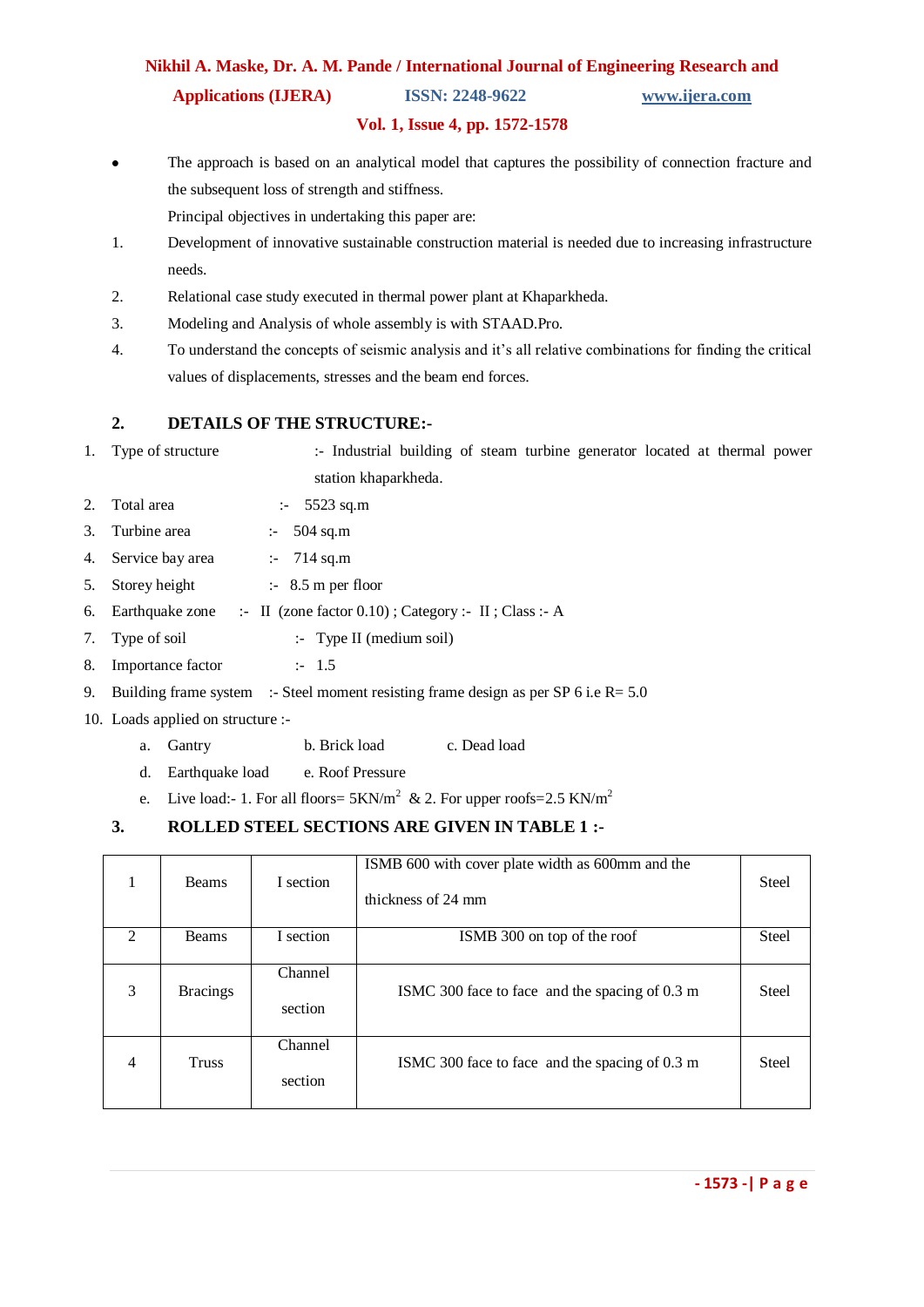**Applications (IJERA) ISSN: 2248-9622 www.ijera.com**

#### **Vol. 1, Issue 4, pp. 1572-1578**

#### **4. DEAD LOAD CALCULATIONS ON FLOORS ARE GIVEN IN TABLE 2:-**

| 1              | Floor load on 47.0 m                                       | In B-C bay grid 1-7                            | $-2.5$ kN/m <sup>2</sup>    |
|----------------|------------------------------------------------------------|------------------------------------------------|-----------------------------|
| $\overline{2}$ | Floor load on 39.0 m                                       | Only self weight no other load act             | $-2.5$ kN/m <sup>2</sup>    |
| 3              | Floor load on 36.0 m                                       | In B-C bay grid $1-12$                         | $-5$ kN/m <sup>2</sup>      |
| $\overline{4}$ | Floor load on 31.75 m                                      | In B-C bay grid $1-12$                         | $-5$ kN/m <sup>2</sup>      |
| 5              | Floor load on 27.0 m                                       | In B-C bay grid 1-6                            | $-5$ kN/m <sup>2</sup>      |
| 6              | Floor load on 24.0 m                                       | In B-C bay grid $1-12$                         | $-5$ kN/m <sup>2</sup>      |
|                |                                                            | In C-D-E-bay grid 9-10-11                      | $-5$ kN/m <sup>2</sup>      |
| $\overline{7}$ | Floor load on 17.0 m                                       | In A-B bay grid 4-9 pressure intensity         | $-3.3$ kN/m <sup>2</sup>    |
|                |                                                            | In C-D-E-bay grid 9-10-11                      | $-5$ kN/m <sup>2</sup>      |
| 8              | Floor load on 12.0 m<br>Only self weight no other load act |                                                | $-5$ kN/m <sup>2</sup>      |
| 9              | Floor load on 8.5 m                                        | In C-D-E-bay grid 9-10-11                      | $-5$ kN/m <sup>2</sup>      |
|                |                                                            | In A-B bay grid 4-9 pressure intensity         | $-1.6563$ kN/m <sup>2</sup> |
| 10             | Floor load on 3.5 m                                        | In A-B bay grid $8-10$                         | -5 kN/ $m^2$                |
| 11             | Brick mesonry<br>On floor 8.5, 17, 24                      |                                                | $-36$ kN/m                  |
| 12             | Brick mesonry                                              | On floor 31.75-47<br>$-48$ kN/m                |                             |
| 13             | Brick mesonry                                              | On floor 24 to 36<br>$-18.8$ kN/m              |                             |
| 14             | Gantry                                                     | Fy-2500kN<br>On A-B bay grid 1-12<br>Mx1250kNm |                             |

**5. SEISMIC ANALYSIS: -** Load combinations for seismic calculations as per IS 1893:2002:-

**1.** SEISMIC X **2.** SEISMIC Z **3.** DEAD LOAD **4.** LIVE LOAD **5.** 1.5 DL + 1.5 LL **6.** 1.2 DL + 1.2 LL **7.** 1.2 DL + 1.2 LL + 1.2 EQX **8.** 1.2 DL + 1.2 LL + 1.2 EQZ **9.** 1.2 DL + 1.2 LL - 1.2 EQX **10.** 1.2 DL + 1.2 LL - 1.2 EQZ **11.** 1.5 DL **12.** 1.5 DL + 1.5 EQX **13.** 1.5 DL + 1.5 EQZ **14.** 1.5 DL - 1.5 EQX **15.** 1.5 DL - 1.5 EQZ **16.** 0.9 DL + 1.5 EQX **17.** 0.9 DL + 1.5 EQZ **18.** 0.9 DL - 1.5 EQX **19. 0**.9 DL - 1.5 EQZ

#### **CRITICAL LOAD COMBINATIONS:-**

In case of Seismic Calculations :- case no. 12. ( 1.5DL +1.5EQX )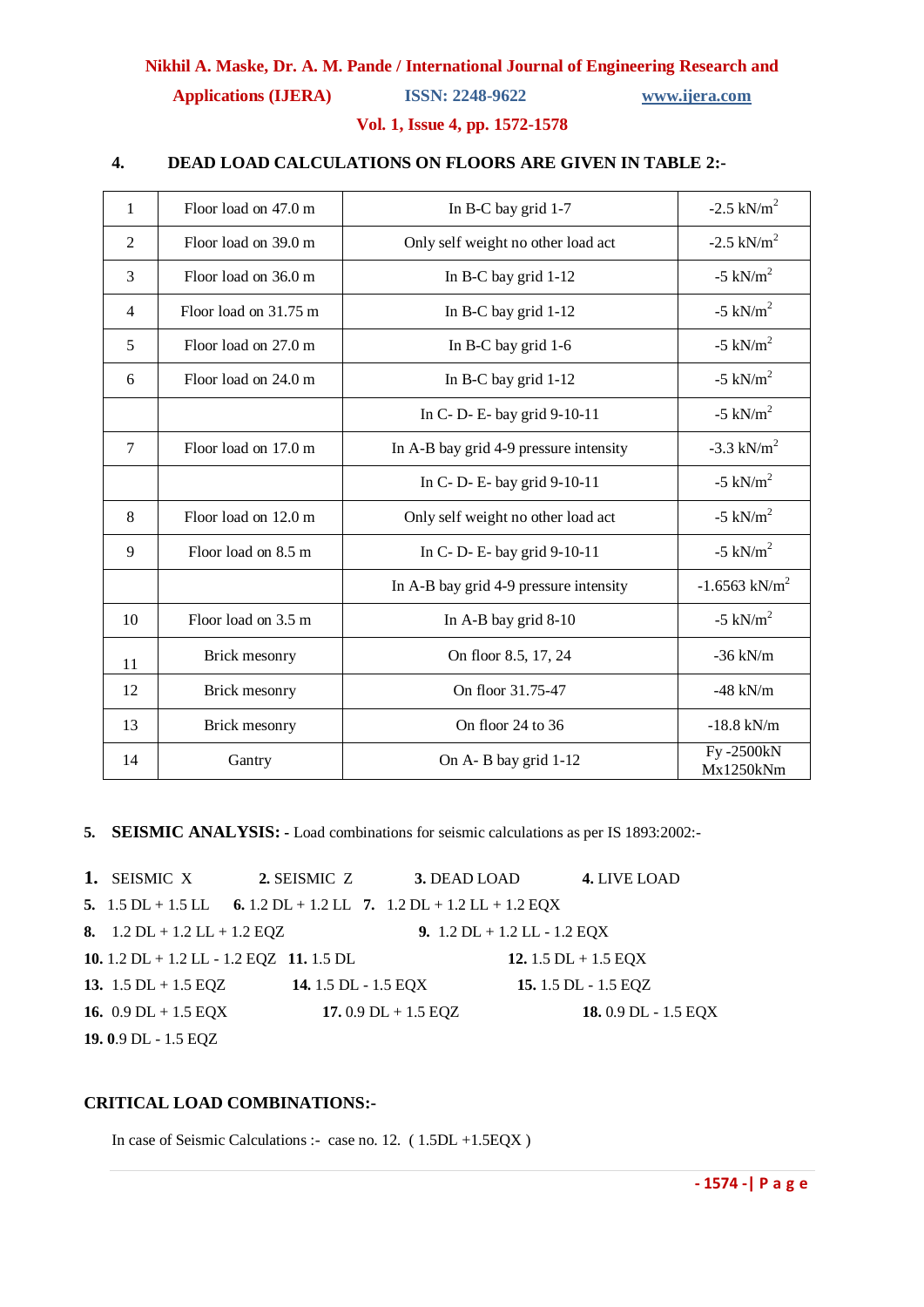**Applications (IJERA) ISSN: 2248-9622 www.ijera.com**

#### **Vol. 1, Issue 4, pp. 1572-1578**

### **RESULTS :- CRITICAL END FORCES & STRESSES 12) 1.5 DL+ 1.5EQX :-**

|                |                          |            | Max                 | Max    | Max    | Max               | Max      | Max      |
|----------------|--------------------------|------------|---------------------|--------|--------|-------------------|----------|----------|
| Sr             | Sections                 | Moment of  | Bending             | Axial  | Shear  | Axial             | Bending  | shear    |
|                |                          | resistance | moments             | force  | Force  | stress            | stress   | stress   |
|                |                          |            |                     |        |        |                   |          |          |
|                | ISMB 600 with cover      |            |                     |        |        |                   |          |          |
| $\mathbf{1}$   | plate of 600mm &         | $kN-m$     | $kN-m$              | kN     | kN     | $N/mm^2$          | $N/mm^2$ | $N/mm^2$ |
|                | thickness 24mm           |            |                     |        |        |                   |          |          |
|                |                          |            |                     |        |        |                   |          |          |
| A              | 8.5m level beam 2        | 1893       | 2082                | 5251   | 1366   | 67.03             | 49.18    | 22.36    |
| B              | 8.5m level beam 6        | 1893       | 1557.97             | 12718  | 886.27 | 58.49             | 40.68    | 14.21    |
|                |                          |            |                     |        |        |                   |          |          |
| E              | 17m level beam 6         | 1893       | 1983.91             | 8240.5 | 488.15 | 37.93             | 66.39    | 28.49    |
|                |                          |            |                     |        |        |                   |          |          |
| ${\bf F}$      | 17m level beam 7         | 1893       | 2040.58             | 3467.4 | 533.58 | 15.44             | 66.26    | 28.96    |
|                |                          |            |                     |        |        |                   |          |          |
| H              | 24m level beam 5         | 1893       | 2078.75             | 2566.1 | 504.36 | 11.88             | 27.673   | 10.26    |
|                | 24m level beam 6         |            |                     |        |        |                   |          |          |
| $\mathbf I$    |                          | 1893       | 1936.40             | 2621.7 | 416.05 | 29.10             | 24.178   | 14.21    |
| J              | 31.75m level beam 2      | 1893       | 2085.73             | 107.35 | 795.91 | 3.007             | 62.82    | 18.57    |
|                |                          |            |                     |        |        |                   |          |          |
| K              | 31.75m level beam 8      | 1893       | 1875.04             | 1214.6 | 144.45 | $\overline{5.43}$ | 54.499   | 17.73    |
|                |                          |            |                     |        |        |                   |          |          |
| $\overline{2}$ | ISMB 300 ON TOP OF       | 94.64      |                     |        |        |                   |          |          |
|                | <b>ROOFS</b>             |            |                     |        |        |                   |          |          |
|                |                          |            |                     |        |        |                   |          |          |
| A              | ISMB 300 from a side no  | 94.64      | 42.243              | 59.177 | 10.437 | 10.51             | 240.17   | 1.282    |
|                | 5                        |            |                     |        |        |                   |          |          |
|                |                          |            |                     |        |        |                   |          |          |
| $\, {\bf B}$   | ISMB 300 from c side no  | 94.64      | 47.573              | 69.281 | 11.432 | 12.30             | 195.05   | 1.028    |
|                | 5                        |            |                     |        |        |                   |          |          |
|                | ISMC 300 WITH            |            |                     |        |        |                   |          |          |
| 3              | SPACING 0.3 M            | 69.99      |                     |        |        |                   |          |          |
|                |                          |            |                     |        |        |                   |          |          |
|                | a row brace at 8.5 as    |            |                     |        |        |                   |          |          |
| A              | secondary beam           | 69.99      | 88.912              | 1791.2 | 25.489 | 196.2             | 14.22    | 1.289    |
|                |                          |            |                     |        |        |                   |          |          |
| $\, {\bf B}$   | cross brace a row 8.5    | 69.99      | 46.984              | 2443.4 | 14.65  | 267.6             | 2.02     | 0.18     |
|                |                          |            |                     |        |        |                   |          |          |
| $\mathbf C$    | c row at 47 m slab as    | 69.99      | 48.103              | 224.69 | 19.565 | 24.61             | 45.72    | 14.13    |
|                | secondary beam           |            |                     |        |        |                   |          |          |
|                |                          |            |                     |        |        |                   |          |          |
| $\overline{4}$ | <b>BUILT UP I COLUMN</b> | $Lcc =$    | (for $11 \text{ m}$ |        |        |                   |          |          |
|                |                          | 31968      | column)             |        |        |                   |          |          |
| A              | Column a $1$             | 31968      | 8845.99             | 772.52 | 1077.3 | $\overline{3.57}$ | 173.29   | 4.98     |
|                |                          |            |                     |        |        |                   |          |          |
| $\bf{B}$       | Column a 6               | 31968      | 9864.13             | 1613.1 | 1335.4 | 7.768             | 193.24   | 6.183    |
|                |                          |            |                     |        |        |                   |          |          |

**- 1575 -| P a g e**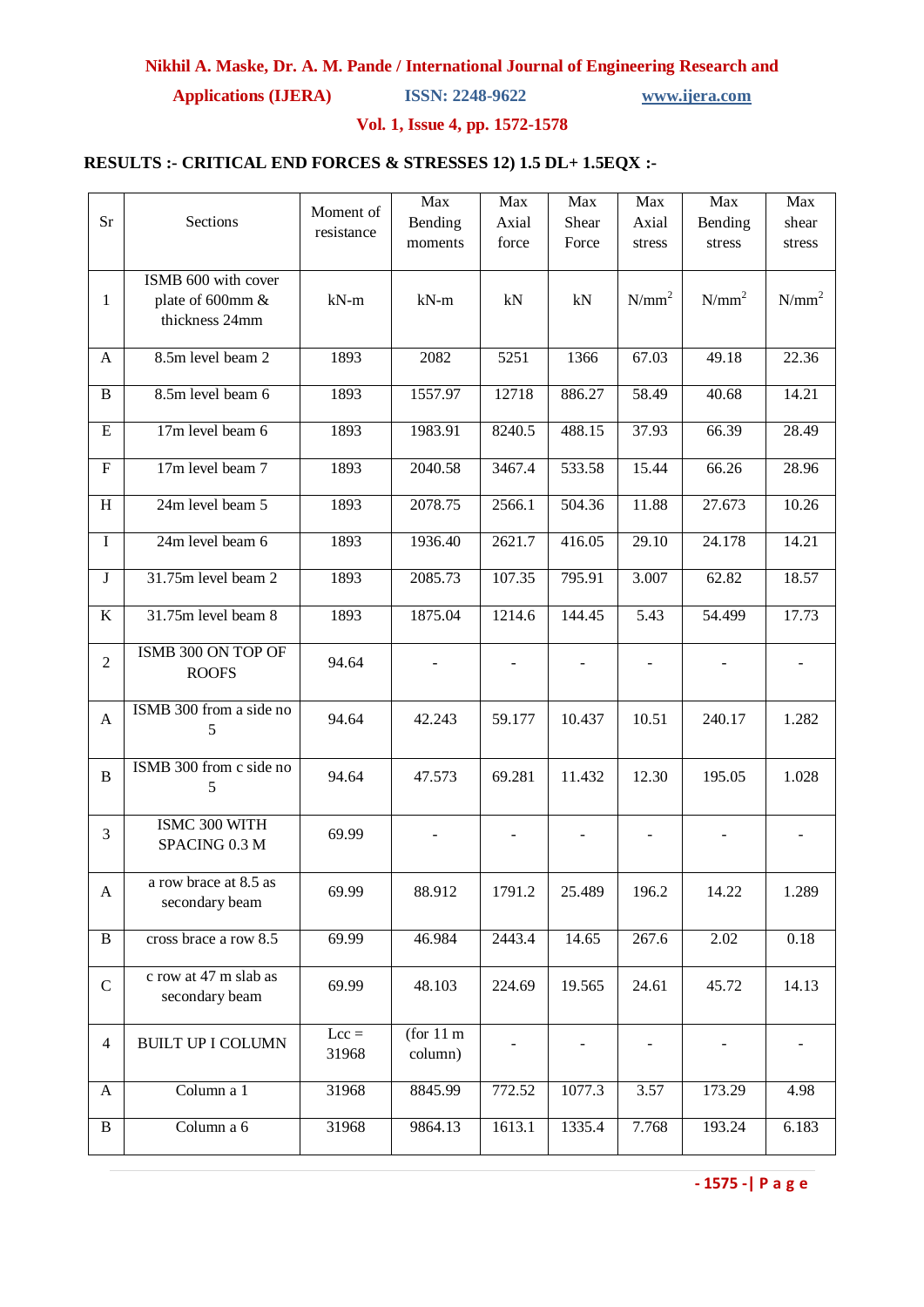**Applications (IJERA) ISSN: 2248-9622 www.ijera.com**

|   | Column b 6  | 31968 | 11738.68 | 5165.7 | 1371.5 | 23.91 | 229.96 | 6.35  |
|---|-------------|-------|----------|--------|--------|-------|--------|-------|
| E | Column d 10 | 31968 | 14344.38 | 5345.5 | 2362.7 | 24.74 | 281.01 | 10.93 |
| F | Column e 9  | 31968 | 1354.92  | 268.93 | 7269.0 | 1.245 | 142.40 | 6.273 |

**Vol. 1, Issue 4, pp. 1572-1578**

## **6. COMBINED PERMISSIBLE AXIAL & BENDING COMPRESSIVE STRESSES:-**

| Cross Sectional Area Ax same Ax & Ay because of<br>double I prismatic     | $216000.00$ mm <sup>2</sup> |  |  |  |  |
|---------------------------------------------------------------------------|-----------------------------|--|--|--|--|
| Radius of Gyration rz & ry is same (mm)                                   | 421.00 mm                   |  |  |  |  |
| Axial Load Fx                                                             | 7936600.50 N = 7936 kN      |  |  |  |  |
| Major Axis Moment Mz                                                      | $9516236800.00=9516$ kN-m   |  |  |  |  |
| Minor Axis Moment My                                                      | $97141496.00 = 97.14$ kN-m  |  |  |  |  |
| Shear Along Major Axis Fz                                                 | $60105.11$ N = 60.10 kN     |  |  |  |  |
| Shear Along Minor Axis Fy                                                 | $1240151.50 N = 1240.15 kN$ |  |  |  |  |
| Effective Length Lez & Ley                                                | 9549.98 mm                  |  |  |  |  |
| Section Modulus About Major Axis - Tension Edge<br>Stz                    | 51044492.00 mm <sup>3</sup> |  |  |  |  |
| Section Modulus About Minor Axis - Tension Edge<br>$S_{ty}$               | 51102088.00 mm <sup>3</sup> |  |  |  |  |
| Lez / $rz = 9549.98/421.00$                                               | 22.68< 180 so safe          |  |  |  |  |
| Allowable Slenderness Ratio                                               | 180                         |  |  |  |  |
| <b>Actual Tensile Stress</b><br>$ft =$<br>Fx / Anet                       | 36.74 N/ mm <sup>2</sup>    |  |  |  |  |
| <b>Allowable Tensile Stress</b><br>$ft_$ allowable = $0.60$ fy            | $150$ N/mm <sup>2</sup>     |  |  |  |  |
| Actual Bending Tensile Stress - Major Axis ftz<br>$=Mz / Stz$             | 186.43 N/ mm <sup>2</sup>   |  |  |  |  |
| Allowable Bending Tensile Stress -Major Axis<br>$ftz_$ allowable = 0.66fy | 165 N/mm <sup>2</sup>       |  |  |  |  |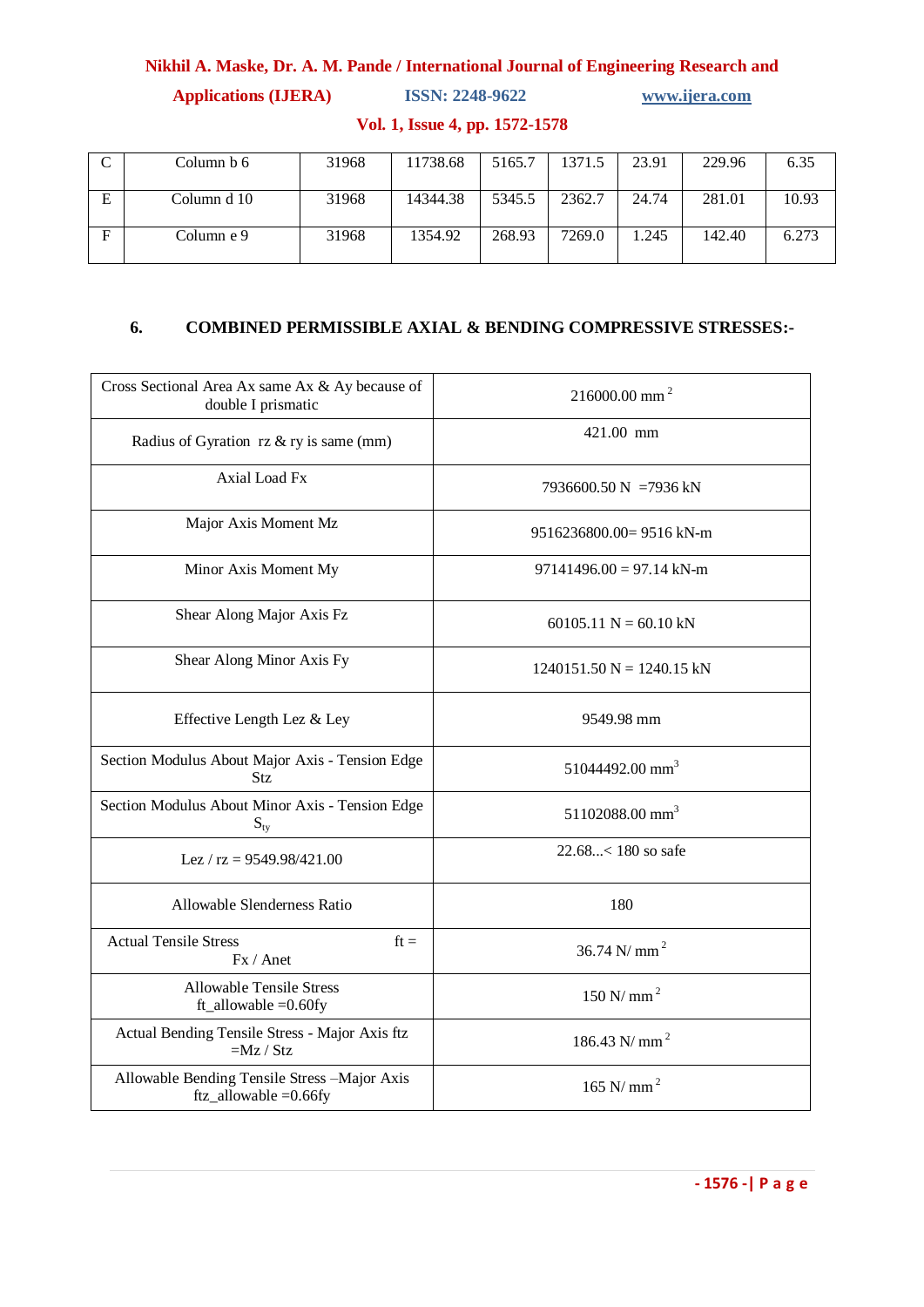#### **Applications (IJERA) ISSN: 2248-9622 www.ijera.com**

#### **Vol. 1, Issue 4, pp. 1572-1578**

| <b>Actual Bending Tensile Stress - Minor Axis</b><br>fty $=My / Sty$                   | $1.90$ N/ mm <sup>2</sup>                  |  |  |  |
|----------------------------------------------------------------------------------------|--------------------------------------------|--|--|--|
| Allowable Bending Tensile Stress-Minor axis<br>fty_allowable $=0.66$ fy                | $165$ N/ mm <sup>2</sup>                   |  |  |  |
| Interaction ratio<br>=ft / ft_allowable + ftz / ftz_allowable + fty /<br>fty allowable | 1.39 safe in LSM i.e We consider $FOS=1.5$ |  |  |  |

#### **7. DISCUSSION**

- 1. From seismic analysis the observations for critical load combinations is given by the case no 12. 1.5  $DL + 1.5$  EQX.
- 2. The values of Moment of resistance for all beams, truss & bracings are exceeding the actual Bending moment values given by the Staad.pro thus it is safe in permissible bending criteria.
- 3. Load carrying capacity of the prismatic built up double I section is found out to be satisfactory by checking combined permissible axial & bending stress values.
- 4. Axial stresses, Bending stresses, Shear stresses & the deflection criteria are found to be safe within the permissible limits.
- 5. The structural steel assembly can be erected easily for the upcoming loads as compared to the RCC structures.
- 6. Horizontal or vertical thrust can be converted to any side of the structure so as to help in load diversions.
- 7. For future strengthening of any structure steel is more accessible by providing the stub columns, flange bracings etc.

#### **8. CONCLUSIONS**

- 1. On the site fabrications in the case study gives added inputs to design process.
- 2. Precautions to be taken in fabrication and erection can be well understood on the site.
- 3. Higher resistance to the seismic forces occurred in the flexible frame structure by steel fabrication.
- 4. Analysis and design as grids result is lower beam sizes.
- 5. The value of combined permissible axial & bending stress ratio as comes out to be safe thus no need of providing the flange bracings or stub columns etc.
- 6. The load carrying capacity of prismatic built up double I sections are provided on higher sides thus for future expansions this can be utilized.
- 7. The sectional properties for ISMB 900 section are not in database and design parameters of Staad.pro 2007 so by using the section as ISMB 600 with cover plate of 600 X 24 mm on both sides resist the permissible stresses and the respective bending moments in beam sections.